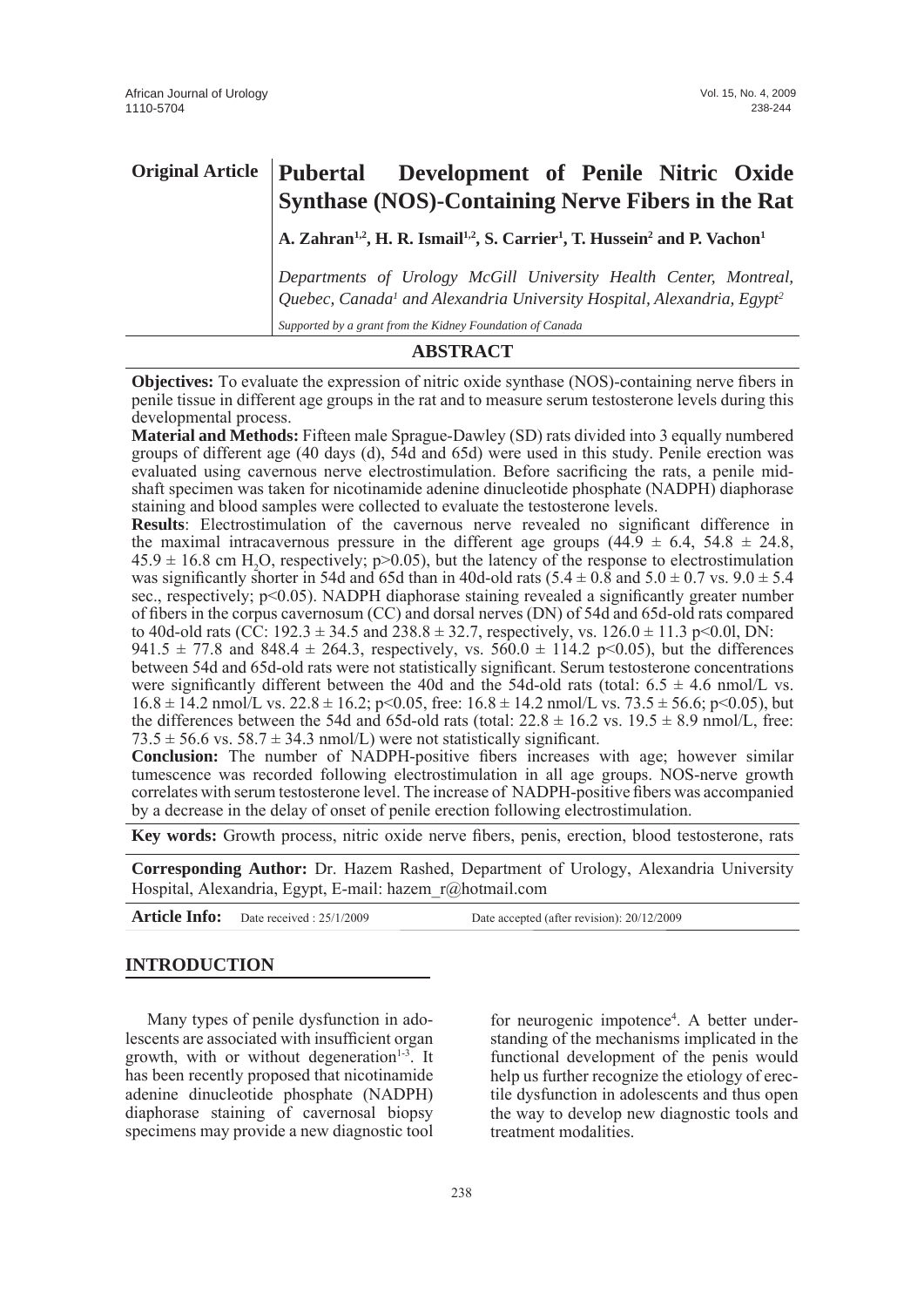In recent years, the physiology and pathophysiology of penile erection have been extensively studied clinically and experimentally both in vivo and in vitro<sup>1,5</sup>. Among these, the role of smooth muscle relaxation in the corpora cavernosa as well as different neurotransmitters have been mainly emphasized<sup>3</sup>. As a key factor in cavernous smooth muscle relaxation, nitric oxide (NO) and its releasing nerve fibers are being studied extensively $6,7$ . The discovery of nitric oxide (NO) as an intercellular messenger or neurotransmitter has opened a new era for identifying the important mechanisms underlying physiological and pathophysiological events in autonomically innervated organs and tissues; it has also paved the way for the development of new therapies based on a novel concept of molecule and cell interaction<sup>6</sup>. Endothelium-derived relaxing factor (EDRF) has been proved to be NO, a labile gaseous molecule, that modulates vascular tone, platelet aggregation and adhesion, and vascular smooth muscle proliferation<sup>6,7</sup>. NO was also determined to act as a non-adrenergic, non-cholinergic (NANC) neurotransmitter of postganglionic parasympathetic nerve fibers, innervating a variety of smooth muscles, including the penile corpus cavernosum  $(CC)^8$ . The nerve is called "nitrergic" or "nitroxidergic". Although CC sinusoidal endothelial cells also produce and liberate NO in response to chemical and possibly physical stimuli, roles of neurogenic NO in penile erection appear to be more attractive and convincing8 . NO is formed from L-arginine via catalysis by NO synthase (NOS) isoforms, neuronal (nNOS), endothelial (eNOS), and inducible NOS<sup>8</sup>. NO from nerves and possibly endothelia plays a crucial role in initiating and maintaining intracavernous pressure increase, penile vasodilatation, and penile erection that are dependent on cyclic GMP synthesized with activation of soluble guanylyl cyclase by NO in smooth muscle cells<sup>8</sup>. Despite all this, important physiological processes during development, implicating neurons, smooth muscles and hormones in penile growth and thus erection, are rarely studied. This project involves a correlation analysis of serum testosterone levels, erectile function and expression of NOS-containing nerve fibers in the penis during development in rats.

#### 239

#### **MATERIAL AND METHODS**

Three groups of five male Sprague-Dawley (SD) rats 40, 54, and 65 days (d) old, were purchased from Charles River Laboratories (St-Constant, Quebec, Canada). The 3 age groups were chosen in the adult life of the male SD rat before aging (90 days), with adequate periods between different age groups to assess any age-related differences in expression of NOS–containing nerve fibers and changes in serum testosterone levels. The SD rats were housed in controlled 12h light/12h dark cycle allowing free access to water and rat chow (Charles River). Under general anesthesia with phenobarbitol (Somnotol ®) 50mg/kg different tests were performed: 1) electrostimulation of the cavernous nerve, 2) penile tissue sampling and 3) measurement of serum testosterone levels. Ethical approval was obtained from the animal care and use committee at McGill University Health Care Centre prior to initiating this study.

After taking blood samples, PE-50 tubing was inserted into the left carotid artery exposed via a midline neck incision to record the blood pressure. Through a lower abdominal midline incision under operating microscope (Leica) the posterolateral areas of the prostate were explored on both sides so that the major pelvic ganglions, the pelvic nerves and the cavernous nerves were identified. Then the proximal ends of both cavernous nerves were dissected (about 2 mm) for stimulation. The skin overlying the penis was incised and both penile crura were exposed by removing part of the overlying ischiocavernous muscle. A 23G needle filled with 250 u/ml of heparin solution and connected to the PE-50 tubing was inserted in the left crus and fixed to the tunica. Intracavernous pressures were measured and recorded with a Hewlett-Packard 1270 Km pressure transducer (Hewlett Packard, Andover MA) connected to a Gould Slatham Recorder 2400 (Gould mc, Cleveland OH). Electrostimulation was performed with a delicate stainless-steel bipolar hood electrode attached to a multi-joined clamp (each pole was 0.2 mm in diameter; the two poles were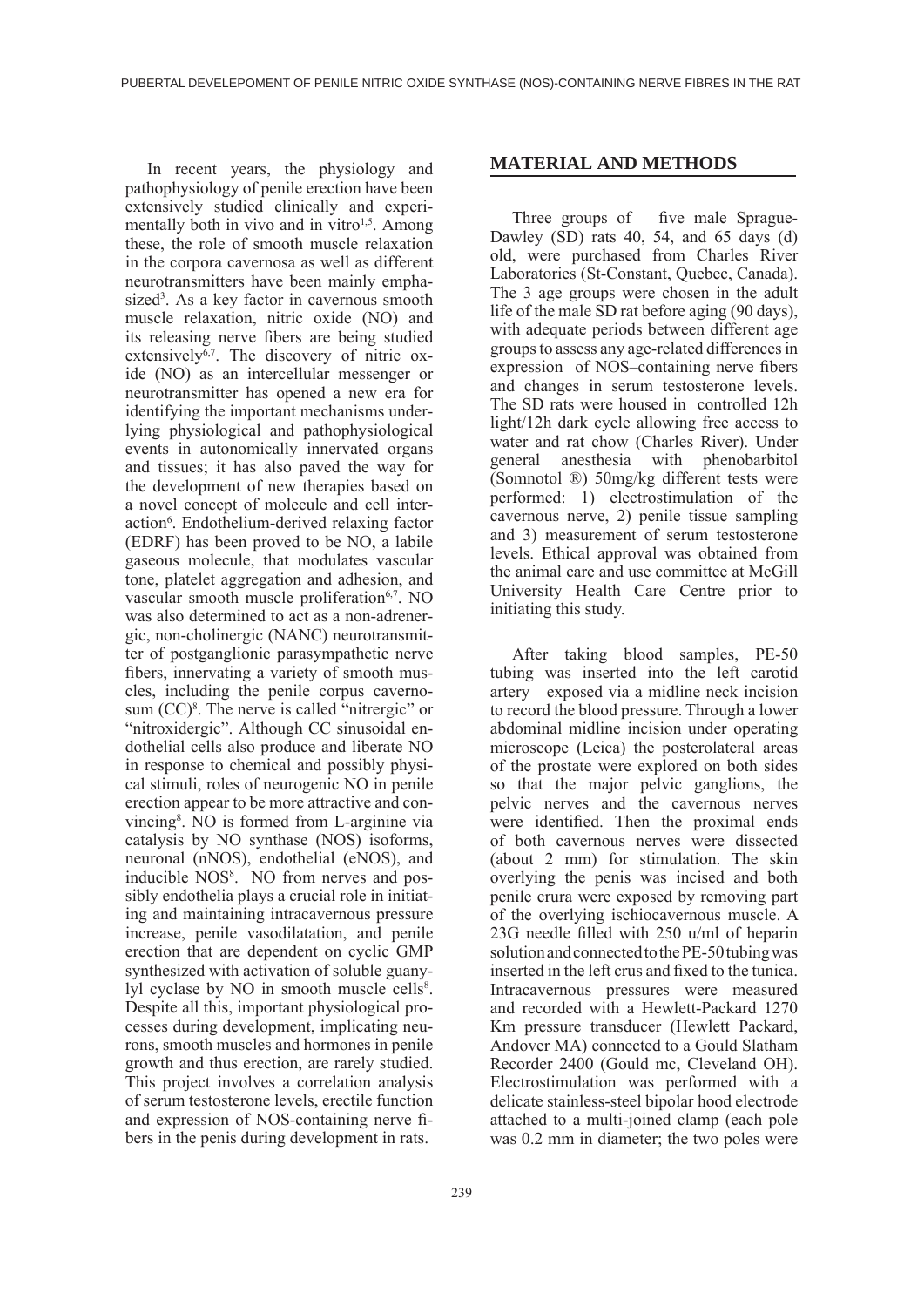separated by 1 mm). Monophasic rectangular pulses were delivered by a signal generator (Hewlett-Packard 801213) with a custombuilt constant current amplifier. Stimulus parameters were 1.5 mA, frequency 20Hz, pulse width 0.2 msec, duration 1 mm<sup>9</sup>. Cavernous nerves were stimulated on both sides. After electrostimulation was completed, a mid-shaft penile segment was taken for staining of the cavernous tissue and dorsal nerve. The distal end of each penile segment was marked with methylene blue to allow future identification of the right or left side.

Blood samples for testosterone measurement were taken at 9 am following anesthesia. One milliliter (mL) of blood was taken by intra-cardiac puncture. Total and free serum testosterone levels were evaluated with radioimmunoassay following the technique of Collins et al.<sup>10</sup> (DiaSorin Inc, Stillwater MN).

Mid-shaft sections of the penis were fixed for four hours in 4°C, freshly prepared solution of 2% formaldehyde, 0.002% picric acid in 0.1M phosphate buffer, pH 8.0. Tissues were cryoprotected for 24 hours in 4°C 15% sucrose in 0.1M phosphate buffer, pH 8.0. They were then embedded in O.C.T. compound (Tissue- Tek, Miles Laboratory) frozen in liquid nitrogen and stored at —70°C. Cryostat tissue sections were cut at 7 μm and adhered to changed slides, air-dried in convective oven for 5 min, and hydrated for 10 min with  $0.1M$  PO<sub>4</sub> pH 8.0. Sections were incubated with 0.1mM NADPH, 0.2mM nitroblue tetrazolium, 0.2% Triton X-100 in 0.1  $M$  PO<sub>4</sub> pH8.0 for 60 min at room temperature. The reaction was terminated by washing sections in buffer; slides were then cover-slipped with buffered glycerin as the mounting medium11. The presence of NADPH diaphorasepositive nerves was seen as highly localized, densely blue granules or fibers. Negative controls were included by omitting the primary antibody. The staining pattern was assessed by counting the number of NADPH-positive nerve fibers present in each CC and in the entire DN (magnification 400X; endothelium staining not included in this count). Counting was done with the evaluator blinded to

the treatment group. An average of 4 different areas from the midpenile shaft were assessed for each specimen and the mean recorded.

Data were analyzed using the t-tests for paired or unpaired samples and logistic regression using the Statview 4.02 software. Values were considered significant at p<0.05. Data are expressed as mean  $\pm$  SD, unless otherwise stated.

### **RESULTS**

Both total and free serum testosterone le- vels were significantly lower in the 40dold rats than in the 54d and 65d-old animals  $(p<0.05)$ , but there were no statistically significant differences between the rats aged 54d and 65d (Table 1).

The erectile response following electrostimulation of the cavernous nerves failed to show significant differences in maximal intracavernous pressure among the three age groups (Table 2). The mean response latency following cavernous nerve stimulation showed a significant delay in onset of increased intracavernous pressure in the 40d-group rats compared to both the 54d and 65d-old rats ( $p<0.05$ ). However, no significant difference was noted between the 54d and 65d-group rats (Table 3).

NADPH diaphorase staining revealed significantly increased numbers of NOcontaining nerve fibers within the corpus cavernosum (CC) and dorsal nerve (DN) of the 54d-group rats compared to the 40dgroup rats. The increase is from 4.7 to 27.2 fibers per day (8 fields, 400X) in CC and DN; respectively. There were no statistically significant differences between the 65d and 54d groups (Table 4).

Linear regression statistics revealed that the relationship between free serum testosterone concentrations and the number of NAD-PH-positive nerve fibers in DN and CC were significantly related ( $r = 0.132$ ,  $p < 0.01$ ;  $r =$  $0.304$ ,  $p<0.01$ ).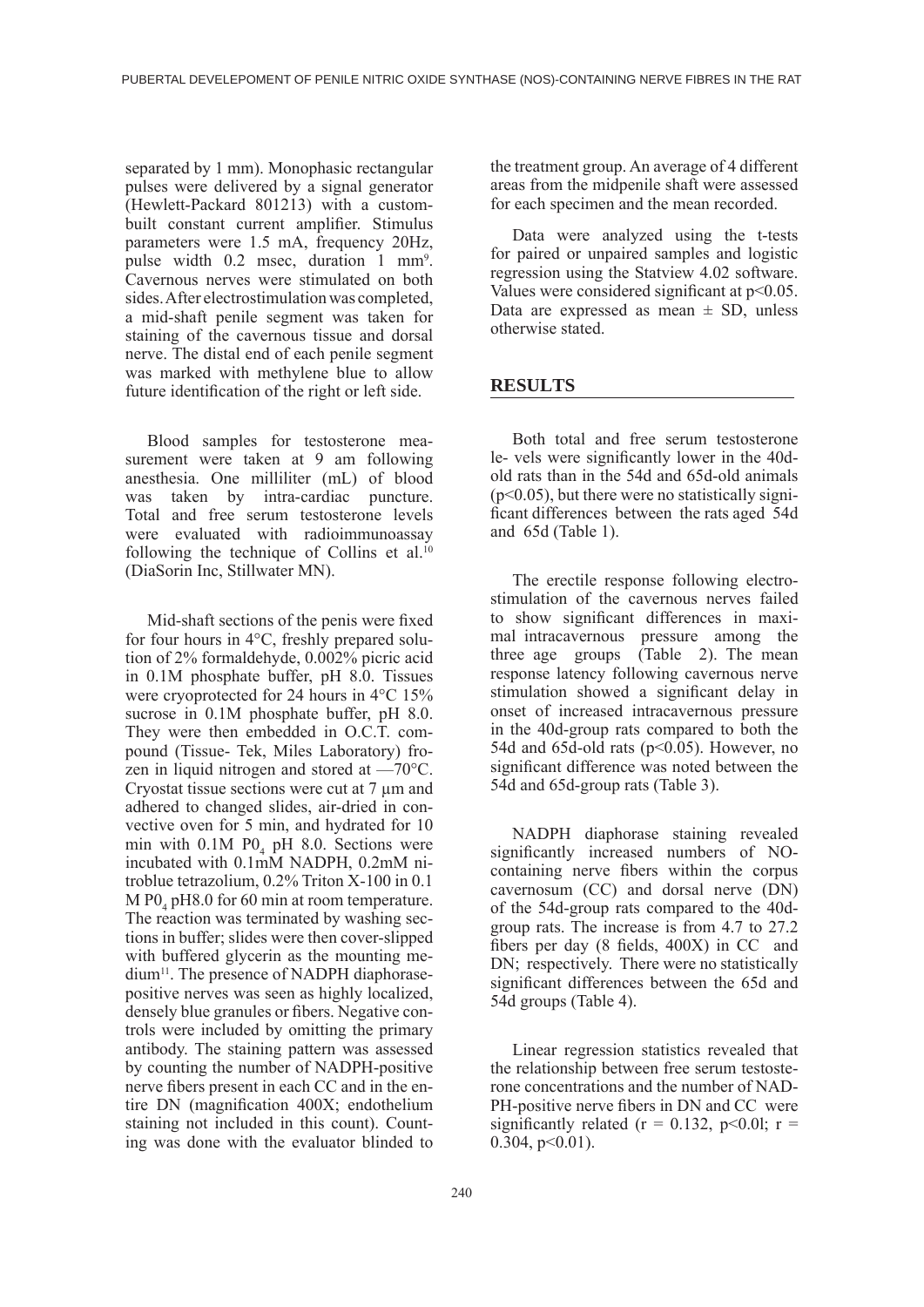| Group | <b>Testosterone</b> |                    |  |
|-------|---------------------|--------------------|--|
|       | Total (nmol/L)      | Free $(nmol/L)$    |  |
| 40d   | $6.5 \pm 4.6$       | $16.8 \pm 14.2$    |  |
| 54d   | $22.8 \pm 16.2$ **  | $73.5 \pm 56.6$ ** |  |
| 65d   | $19.5 \pm 8.9$ **   | $58.7 \pm 34.3**$  |  |

**Table 1:** Blood testosterone levels at different age groups of rats. (mean±SD).

\*\*p<0.05 40d vs. 54d and 65d

**Table 2:** Mean maximal intracavernous pressure in response to cavernous nerve stimulation. (mean±SD).

| Group | Intracavernous pressure (cmH,O) |
|-------|---------------------------------|
| 40d   | $44.9 \pm 6.4*$                 |
| 54d   | $54.8 \pm 24.8^*$               |
| 65d   | $45.9 \pm 16.8^*$               |

 $*_{p>0.05}$ 

#### **DISCUSSION**

NO, a gaseous messenger molecule, has been established as an important mediator of arterial dilation and smooth muscle relaxation within the sinusoids that brings about tumescence of penile erectile tissue<sup>12-13</sup>. In vitro, many experiments have demonstrated a relaxant effect of NO or NO-related compound synthesized from L-arginine on strips of CC<sup>14</sup>. Furthermore, smooth muscle relaxation is elicited by NO donors and blocked by NO scavengers or NOS inhibitors. However, NO's labile nature has hampered its definitive identification and has made it necessary to indirectly study its distribution. The enzyme NADPH-diaphorase is a co-enzyme in the synthesis of NO and has been demonstrated to specially stain the same sites as a specific neuronal NOS antibody15-20. NADPH diaphorase-positive tissue is therefore considered NOS-containing tissue.

In this study, we found a significant increase in the number of NADPH-positive nerve fibers from 40d to 54d of age. Previous studies from our laboratory have shown that at birth NADPH-positive nerve fibers are not present in the CC and only a few fibers are present in the  $DN^{21}$ . The number of NADPHpositive fibers steadily increases in the DN up to 65d of age. On the other hand, it is only at 30d that positive fibers appear in the CC and also increase steadily up to  $65d^{21}$ . In developmental studies, reflexive erections in male rats appear as early as 28d, flips at 31d and then cups at 40d<sup>22</sup>. Therefore, increased numbers of NADPH-positive fibers in the penis seem to be related to erections.

The increase in NADPH-positive nerve fibers over the 40-65d period is rapid when compared to younger rats<sup>21</sup>. This rapid growth period is important for the development of penile erectile mechanisms. Whether the nerve growth is sufficient or not will directly influence penile erectile quality. In clinical practice, we should pay attention to this stage. Factors such as insufficient serum testosterone, virus infection or drugs preventing sufficient nerve growth may result in erectile dysfunction.

Interestingly, our results showed that the increase in NADPH-positive nerve fibers is accompanied by increased serum testosterone concentrations. There are several publications demonstrating that testosterone may regulate the number of NOS-containing nerve fibers in tissues<sup>23-25</sup>. Baba et al. observed a decrease in the number of NOS-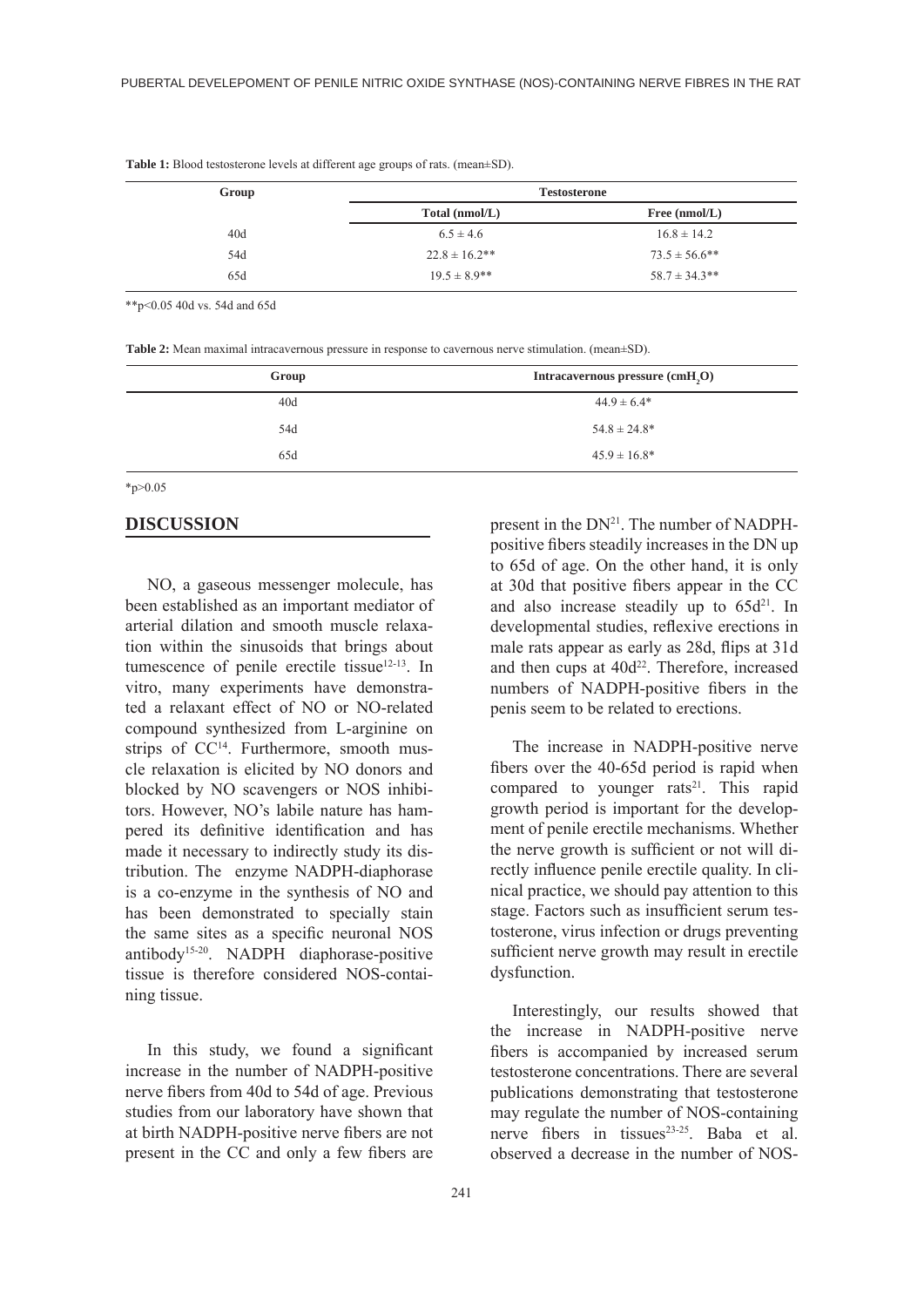| Group | Latency period (seconds) |
|-------|--------------------------|
| 40d   | $9.0 \pm 5.4$            |
| 54d   | $5.4 \pm 0.8$ **         |
| 65d   | $5.0 \pm 0.7$ **         |

**Table 3:** Latency period after cavernous nerve stimulation.

\*\*p<0.05 40d vs. 54d and 65d

**Table 4:** Number of NADPH diaphorase-positive nerve fibers in different age groups.

| Group | Number of nerve fibers |                      |
|-------|------------------------|----------------------|
|       | Corpus cavernosum      | <b>Dorsal nerve</b>  |
| 40d   | $126.0 \pm 11.3$       | $560.0 \pm 114.2$    |
| 54d   | $192.3 \pm 34.5$ **    | $941.5 \pm 77.8$ **  |
| 65d   | $238.8 \pm 32.7**$     | $848.4 \pm 264.3$ ** |

\*\*p<0.05 40d vs. 54d and 65d

positive nerve fibers following castration in rats with concurrent down-regulation of the maintenance and generation of  $NO<sup>23</sup>$ . Conversely, administration of a NOSinhibitor led to increases in serum and testicular interstitial fluid levels of testosterone<sup>23</sup>. NO may therefore negatively regulate the secretion of testosterone<sup>24</sup>. In the present study, we found that growth of NADPH-positive nerve fibers and higher serum testosterone concentrations occur concurrently, suggesting that the growth of NO nerve fibers is modulated by testosterone, indirectly supporting testosterone as a modulator of NOS production. However, male rats have low plasma testosterone levels which begin to rise at about 40d of  $age^{22,26}$ . Södersten et al. have shown that male changes in sexual behavior always precede changes in plasma testosterone<sup>27</sup>. Even when male rats were not allowed to copulate, the surge in plasma testosterone occurred at about 51d of age which is significantly later than the onset of mounts and intromission<sup>22</sup>. Therefore, testosterone may not be the only modulator of erectile function in rats.

Electrostimulation of cavernous nerves is a reliable method to measure erectile function as confirmed by several studies $9,28,29$ .

In this study, we evaluated the intracavernous pressure following electrostimulation of the cavernous nerves and found no significant difference between the three groups. We find this interesting, particularly because the number of NADPH-containing nerve fibers was lower at 40d compared to 54d and 65d of age. This raises the question on how the 40d rats are able to achieve similar maximal intracavernous pressure as the 54d and 65d rats. This can be explained by the presence of a minimal number of functional NOS nerve fibers at 40d capable of stimulating full erection. The excess NOS nerve fibers present after this age may act as reserves responsible for decreasing the delay of erection, as shown in this study. The more the NOS-nerve fibers, the stronger the compensatory power, and the shorter the delay.

Limitations of this study include the fact that we did not perform a more rigorous quantitative analysis of NOS, such as immunoblotting for neuronal NOS, and we did not elucidate precisely the expression of different constitutive NOS isoforms. However, we believe that we were able to establish a definite correlation between NOSnerve fibers and serum testosterone that can be a trigger for further studies.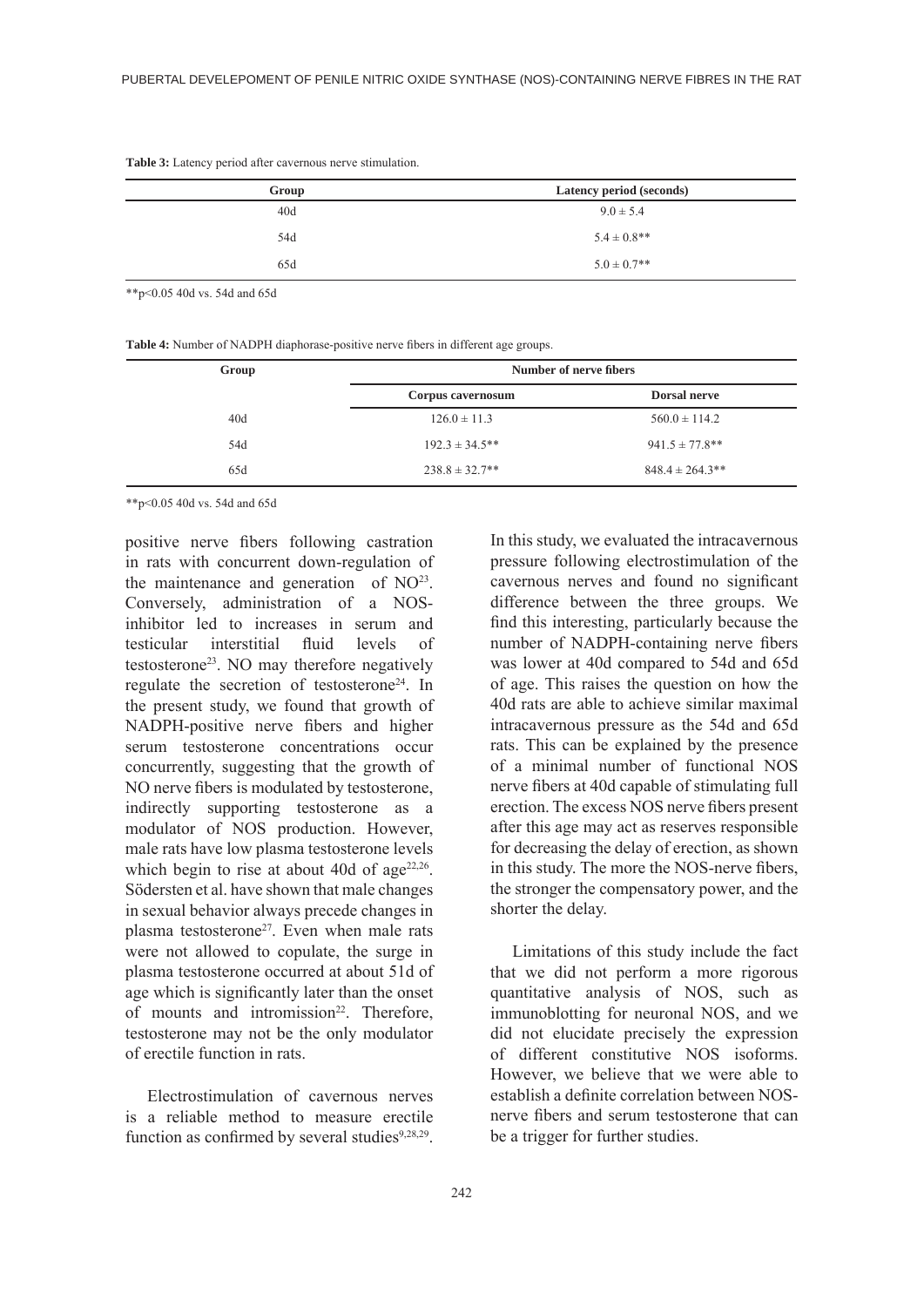In conclusion, there exists a very important growth period for NADPH-positive nerve fibers in the rat penis from 40d to 65d of age. NADPH-positive nerve fiber growth coincides with higher serum testosterone levels. This provides further evidence that NOS-nerve fiber growth is modulated by testosterone.

### **REFERENCES**

- 1. Carrier S, Brock G, Kour NW, Lue TF. Pathophysiology of erectile dysfunction. Urology. 1993; Oct;42(4):468-81.
- 2. Carrier S, Zvara P, Lue TF. Erectile dysfunction. Endocrinol.Metab.Clin.North Am. 1994; Dec;23(4):773- 82
- 3. Giuliano FA, Rampin 0, Benoit G, and Jardin A: Neural control of penile erection (review). Urol. Clin. North Am., 22: 747-766, 1995.
- 4. Brock G, Nunes L, Padma Nathan H, Boyd S, Lue TF. Nitric oxide synthase: A new diagnostic tool for neurogenic impotence. Urology. 1993; Oct;42(4):412-7.
- 5. Benet AE, Melman A. The epidemiology of erectile dysfunction. Urol.Clin.North Am. 1995; Nov;22(4):699- 709.
- 6. Burnett AL. Role of nitric oxide in the physiology of erection. Biol.Reprod. 1995; Mar;52(3):485-9.
- 7. Lugg JA, Gonzalez Cadavid NF, Rajfer J. The role of nitric oxide in erectile function. J.Androl. 1995; Jan-Feb;16(1):2-4.
- 8. Toda N, Ayajiki K, Okamura T. Nitric oxide and penile erectile function. Pharmacol.Ther. 2005; May;106(2):233-66.
- 9. Quinlan DM, Nelson RJ, Partin AW, Mostwin JL, Walsh PC. The rat as a model for the study of penile erection. J.Urol. 1989; Mar;141(3):656-61.
- 10. Collins WP, Mansfield MD, Alladina NS, Sommerville IF. Radioimmunoassay of plasma testosterone. J.Steroid Biochem. 1972; Apr;3(3):333-48.
- 11. Alm P, Larsson B, Ekblad E, Sundler F, Andersson KE. Immunohistochemical localization of peripheral nitric oxide synthase-containing nerves using antibodies raised against synthesized C- and N-terminal fragments of a cloned enzyme from rat brain. Acta Physiol.Scand. 1993; Aug;148(4):421-9.
- 12. Bredt DS, Snyder SH. Nitric oxide, a novel neuronal messenger. Neuron. 1992; Jan;8(1):3-11.
- 13. Bush PA, Aronson WJ, Buga GM, Rajfer J, Ignarro LJ. Nitric oxide is a potent relaxant of human and rabbit corpus cavernosum. J.Urol. 1992; Jun;147(6):1650-5.
- 14. Ignarro LJ, Bush PA, Buga GM, Wood KS, Fukuto JM, Rajfer J. Nitric oxide and cyclic GMP formation upon electrical field stimulation cause relaxation of corpus cavernosum smooth muscle. Biochem.Biophys.Res. Commun. 1990; Jul 31;170(2):843-50.
- 15. Hope BT, Michael GJ, Knigge KM, Vincent SR. Neuronal NADPH diaphorase is a nitric oxide synthase. Proc.Natl. Acad.Sci.U.S.A. 1991; Apr 1;88(7):2811-4.
- 16. Dawson TM, Bredt DS, Fotuhi M, Hwang PM, Snyder SH. Nitric oxide synthase and neuronal NADPH diaphorase are identical in brain and peripheral tissues. Proc.Natl.Acad.Sci.U.S.A. 1991; Sep 1;88(17):7797-801.
- 17. Vincent SR, Hope BT. Neurons that say NO. Trends Neurosci. 1992; Mar;15(3):108-13.
- 18. Carrier S, Zvara P, Nunes L, Kour NW, Rehman J, Lue TF. Regeneration of nitric oxide synthase-containing nerves after cavernous nerve neurotomy in the rat. J.Urol. 1995; May;153(5):1722-7.
- 19. Burnett AL, Lowenstein CJ, Bredt DS, Chang TS, Snyder SH. Nitric oxide: A physiologic mediator of penile erection. Science. 1992; Jul 17;257(5068):401-3.
- 20. Burnett AL, Tillman SL, Chang TS, Epstein JI, Lowenstein CJ, Bredt DS, et al. Immunohistochemical localization of nitric oxide synthase in the autonomic innervation of the human penis. J.Urol. 1993; Jul;150(1):73-6.
- 21. Carrier S, Vachon P, and Cournoyer M: NOS-containing nerve fibers are not present at birth in the corpus cavernosum of the rat. Int. J. Impot. Res., 8: 122, 1996.
- 22. Sachs BD, Meisel RL. Pubertal development of penile reflexes and copulation in male rats. Psychoneuroendocrinology. 1979; Oct;4(4):287-96.
- 23. Baba K, Yajima M, Yamakawa K, Iwamoto T, Carrier S, Nunes L, et al. Effect of castration and testosterone replacement on NADPH diaphorase staining in rat corpus cavernosum penis and dorsal nerve. Int.J.Impot. Res. 1996;8:132.
- 24. Adams ML, Nock B, Truong R, Cicero TJ. Nitric oxide control of steroidogenesis: Endocrine effects of NGnitro-L-arginine and comparisons to alcohol. Life Sci. 1992;50(6):PL35-40.
- 25. Mills TM, Stopper VS, Wiedmeier VT. Effects of castration and androgen replacement on the hemodynamics of penile erection in the rat. Biol.Reprod. 1994; Aug;51(2):234-8.
- 26. Döhler KD, and Wuttke W: Changes with age in levels of serum gonadotropins, prolactin, and gonadal steroids in prepubertal male and female rats. Endocrinol., 97: 898-907, 1975.